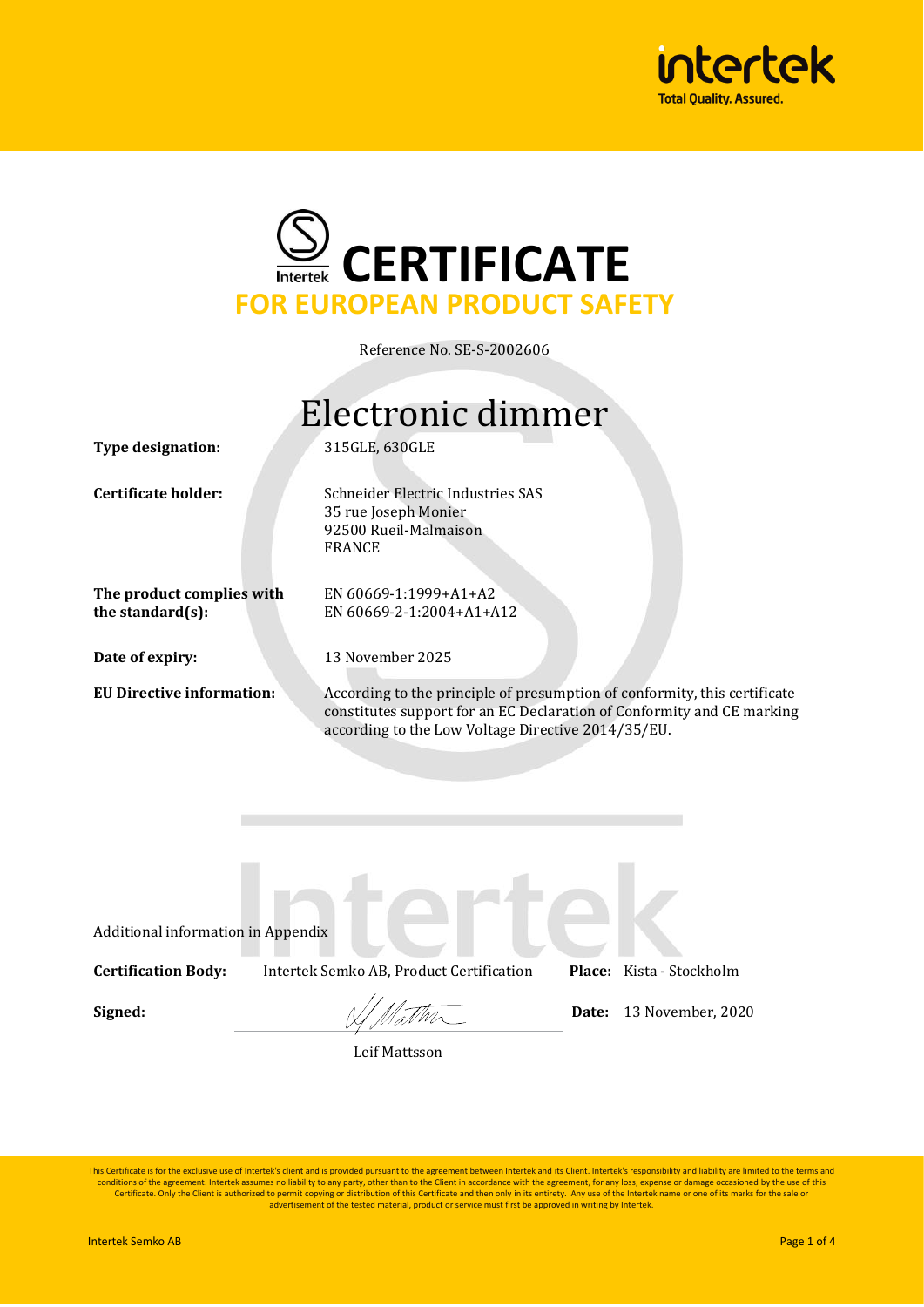

### **APPENDIX:**

Reference No. SE-S-2002606

#### **Technical Data:**

*Type designation*

*Rated voltage (V) Rated power (W) IP-Class Pattern No.*

*Trademark*

230V AC 20 - 315W, 20 - 630W IP20 1, 6

315GLE, 630GLE



*Test Report Product information* 226539-TL3-1, 226540-TL3-2 Electronic dimmer for flush mounting. Screw type terminals. µ- gap disconnection.

| Type ref. | Incandescent<br>(W) | Electronic step-down<br>converter (VA) | Iron-core transformer (VA) | Pattern | <b>Brand</b> |
|-----------|---------------------|----------------------------------------|----------------------------|---------|--------------|
| 315GLE    | $20 - 315$          | $20 - 315$                             |                            | ь       | <b>ELKO</b>  |
| 630GLE    | $20 - 630$          | $20 - 630$                             |                            | ь       | ELKO         |
|           |                     |                                        |                            |         |              |

# Intertek

This Certificate is for the exclusive use of Intertek's client and is provided pursuant to the agreement between Intertek and its Client. Intertek's responsibility and liability are limited to the terms and conditions of the agreement. Intertek assumes no liability to any party, other than to the Client in accordance with the agreement, for any loss, expense or damage occasioned by the use of this<br>Certificate. Only the Client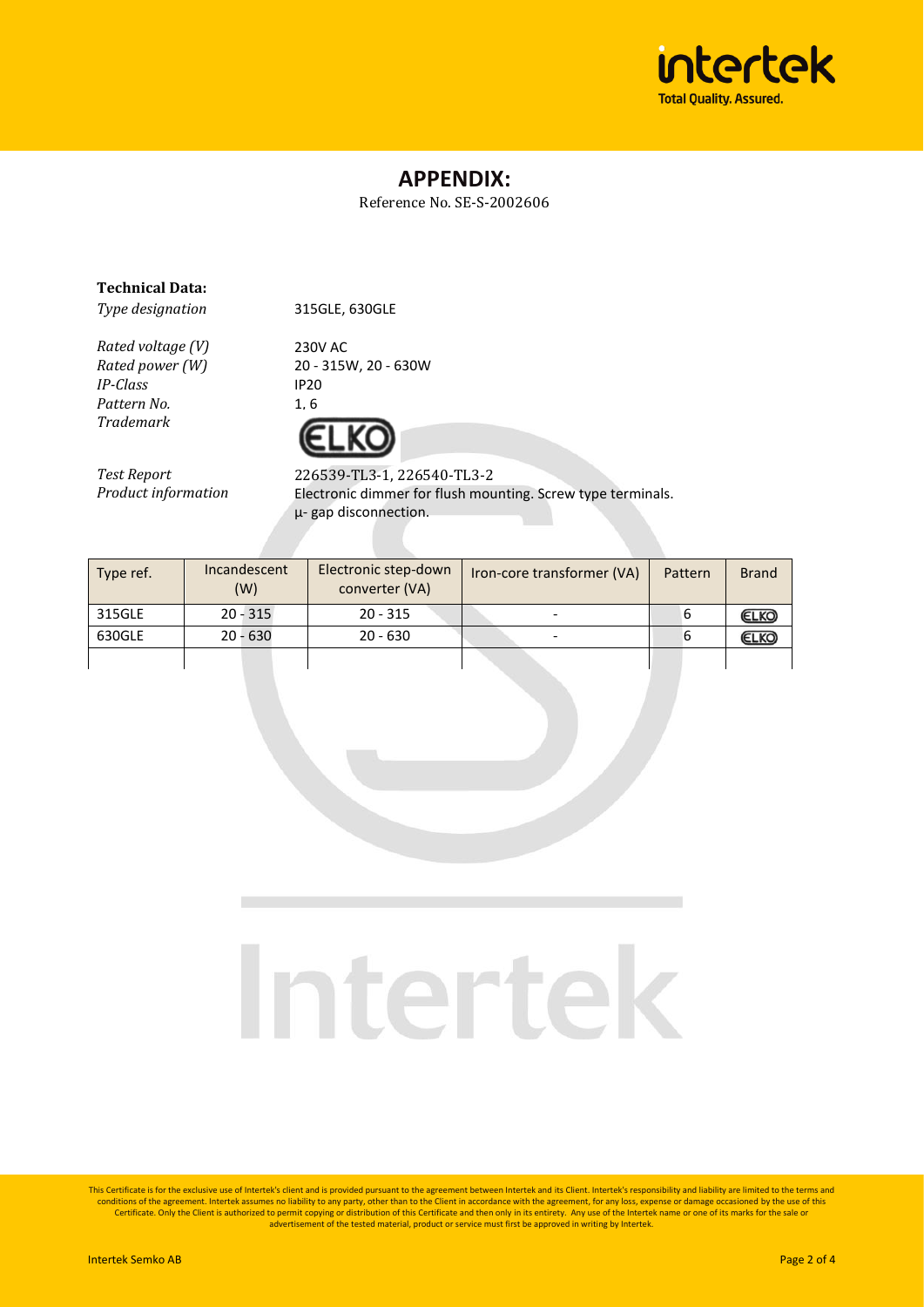

### **APPENDIX:**

Reference No. SE-S-2002606

| Cover design | Center button/cover | Frames (all 1-5 gang) | <b>Brand</b> |
|--------------|---------------------|-----------------------|--------------|
| <b>RS 16</b> | -3034               | L571                  | <b>ELKO</b>  |
| Elko Plus    | -3303               | L3295+L3291           | (ELKC        |
|              |                     |                       |              |

This Certificate is for the exclusive use of Intertek's client and is provided pursuant to the agreement between Intertek and its Client. Intertek's responsibility and liability are limited to the terms and<br>conditions of t